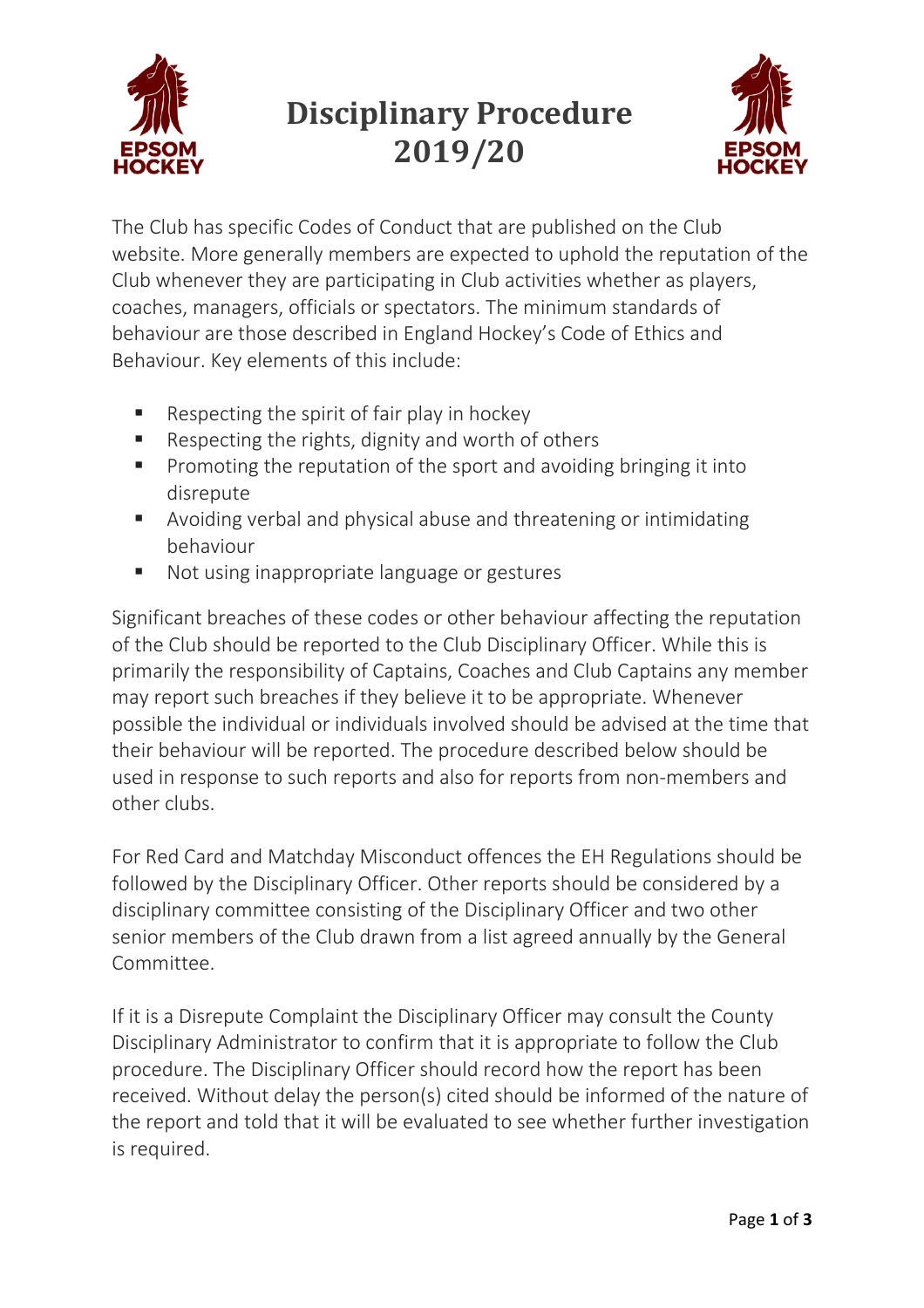

## **Disciplinary Procedure 2019/20**



The Disciplinary Officer will nominate two persons to join a Disciplinary Committee to consider the complaint and inform the Club Chairman. This Disciplinary Committee will evaluate the complaint, informally gathering information as necessary, and decide whether a formal investigation is required. This decision should be recorded and the person cited should be informed within 48 hours.

There are three possible outcomes from this investigation:

- 1. If the complaint needs formal investigation the person who has been cited should be informed that written statements are required and a subsequent hearing will take place.
- 2. If the complaint involves a low level of concern an informal investigation may be sufficient. The disciplinary committee should decide if verbal or written evidence is required. The person cited should be informed that an informal review will take place.
- 3. If the complaint is not justified then the Disciplinary Committee will inform the party who submitted the complaint that the club will not pursue it, with an explanation. This explanation should be provided within 72 hours.

The Disciplinary Committee may require the person(s) involved to attend a disciplinary hearing which should be held at the earliest convenient date. Anyone required to attend may bring along another member to speak on their behalf, to act as a witness or as an observer.

The Disciplinary Committee may request written submissions from witnesses or other relevant persons and may request witnesses to attend the disciplinary hearing. The hearing will be adjourned for the Disciplinary Committee to consider its decision. This decision should be communicated to the person(s) involved without delay. The person(s) involved should be informed of any penalty in writing within 48 hours. The Disciplinary Officer will provide a written record of the meeting and the decision to the Club Secretary. This record should be provided within 72 hours of the decision being agreed. The Disciplinary Officer should provide details of any Disrepute Complaint and the outcome to the County Disciplinary Administrator at the same time.